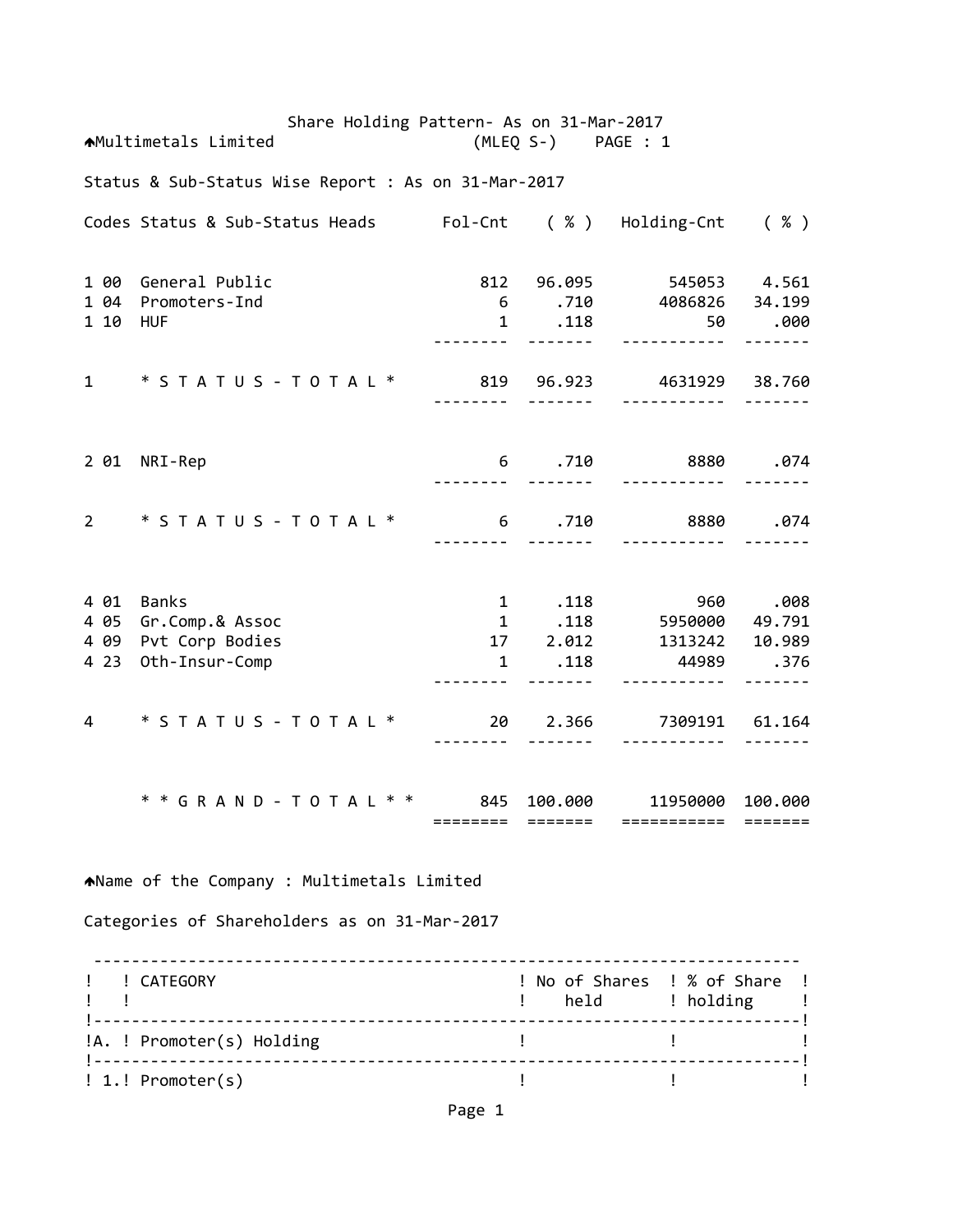| Share Holding Pattern- As on 31-Mar-2017                                                                                                      |            |                         |
|-----------------------------------------------------------------------------------------------------------------------------------------------|------------|-------------------------|
| - Indian Promoters                                                                                                                            | 10036826 ! | 83.990 !                |
| - Foreign Promoters                                                                                                                           | 0!         | $.000$ !                |
| 2.! Persons acting in concert                                                                                                                 | 0!         | .000!                   |
| Sub-Total !                                                                                                                                   | 10036826 ! | 83.990!                 |
| !B. ! Non-Promoters Holding                                                                                                                   |            |                         |
| 3.! Institutional Investors                                                                                                                   |            |                         |
| a.! Mutual Funds & UTI<br>b.! Banks, Financial Inst, Insurance Company!                                                                       | 0!         | .000!                   |
| (Central/State Govt Inst/Non-Govt Inst) !                                                                                                     | 45949 !    | .385 !                  |
| $c.$ ! FII $(s)$                                                                                                                              | 0          | .000                    |
| Sub-Total !                                                                                                                                   | 45949 !    | $.385$ !                |
| 4.! Others                                                                                                                                    |            |                         |
| a.! Private Corporate Bodies                                                                                                                  | 1313242 !  | 10.989 !                |
| b.! Indian Public                                                                                                                             | 545103 !   | 4.562 !                 |
| c.! NRI/OCBs                                                                                                                                  | 8880 !     | .074 !                  |
| d.! Any-Other (Foreign-Companies)                                                                                                             | 0          | .000!                   |
| ! Clearing Members                                                                                                                            | 0          | .000!                   |
| Sub-Total !                                                                                                                                   | 1867225 !  | $15.625$ !              |
| Grand-Total !                                                                                                                                 | 11950000 ! | 100.000 !               |
| $!$ Note : 1)<br>! Name, Number of shares held and percentage shareholding<br>! of entities/persons holding more than 1% is enclosed herewith |            |                         |
|                                                                                                                                               |            |                         |
| ! Note : 2)                                                                                                                                   | Shares     | No of holding<br>in (%) |
| Total Foreign Shareholding :                                                                                                                  |            | .074<br>8880            |
| Note: Shareholding pattern in the case of demated shares has been prepared                                                                    |            |                         |

 based on download of data received from NSDL/CDSL as on 31‐Mar‐2017 Multimetals Limited (MLEQ S‐) PAGE : 1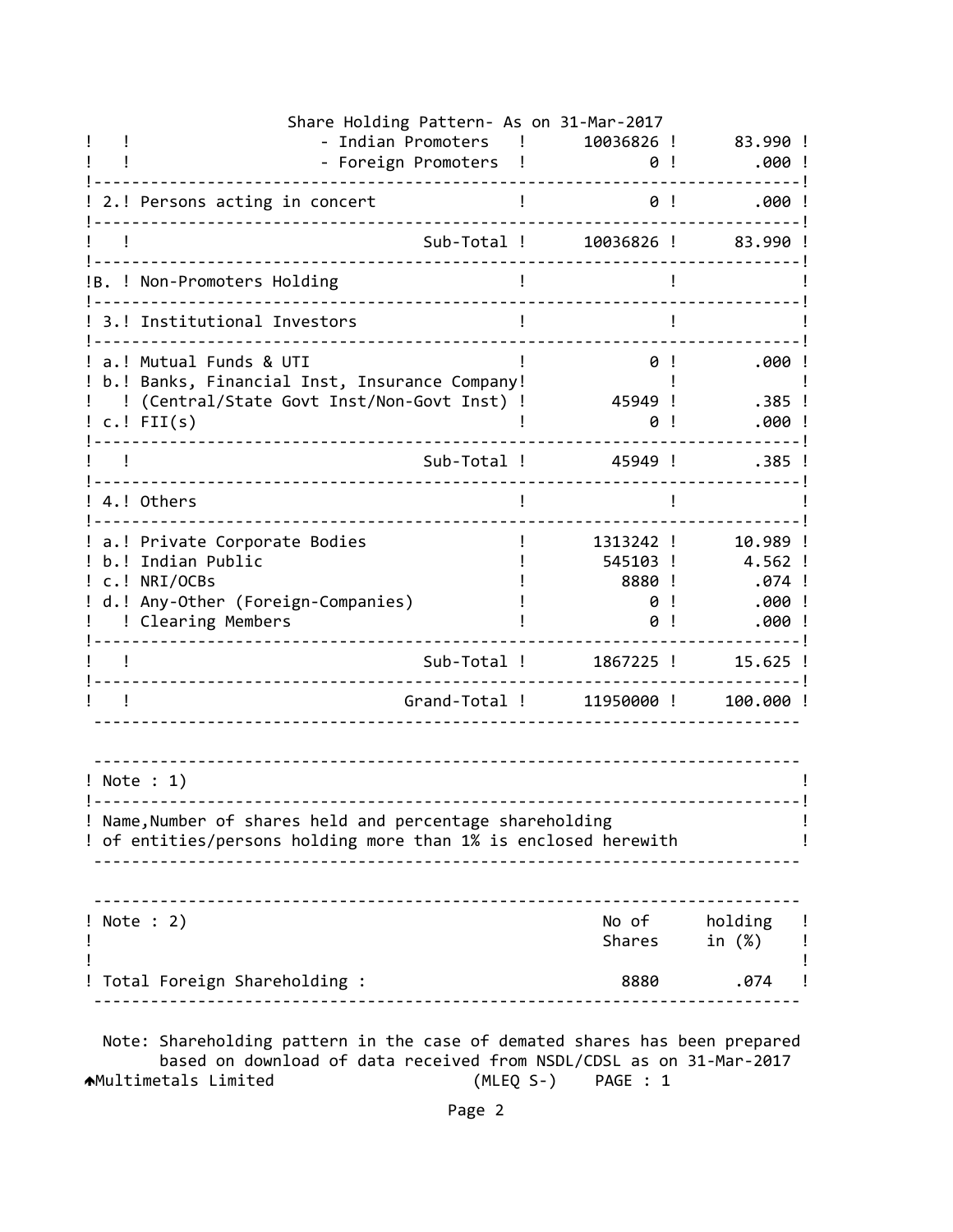Status & Sub‐Status Wise Report : As on 31‐Mar‐2017

Indian Promoters

FOL/CLI# SIGL NAME OF THE SHARE HOLDERS HOLDG % TO Cap ‐Pan 00000580 4 05 HADOTI PUNJI VIKAS LIMITED 5950000 49.791 AAACH4047F 00640265 1 04 VASUDEV AGRAWAL 1293359 10.823 AAVPA5418K 00086122 1 04 RAJENDRA AGRAWAL 1062091 8.888 ABKPA3830H 002574 1 04 SHAMBHU AGARWAL 703070 5.883 00657910 1 04 AJAY AGARWAL 614543 5.143 AFOPA1833L 00888128 1 04 MUGDHA AGRAWAL 400000 3.347 AJSPA9434F 002575 1 04 VASUDEV AGARWAL 13763 .115 ‐‐‐‐‐‐‐‐‐‐‐‐‐‐‐‐‐‐‐‐‐‐‐‐‐‐‐‐‐‐‐‐‐‐‐‐‐‐‐‐‐‐‐‐‐‐‐‐‐‐‐‐‐‐‐‐‐‐‐‐‐‐‐‐‐‐‐‐‐‐‐‐ 000007 A1A Indian Promoters 10036826 83.990 ‐‐‐‐‐‐‐‐‐‐‐‐‐‐‐‐‐‐‐‐‐‐‐‐‐‐‐‐‐‐‐‐‐‐‐‐‐‐‐‐‐‐‐‐‐‐‐‐‐‐‐‐‐‐‐‐‐‐‐‐‐‐‐‐‐‐‐‐‐‐‐‐ Multimetals Limited (MLEQ S‐) PAGE : 2 Status & Sub‐Status Wise Report : As on 31‐Mar‐2017 Banks, Fin Inst(s),Ins Comp(s) FOL/CLI# SIGL NAME OF THE SHARE HOLDERS HOLDG % TO Cap ‐Pan 000689 4 23 M/S THE NEW INDIA ASSURANCE CO.LTD. 44989 .376 001594 4 01 M/S MANDVI CO‐OP.BANK LTD. 960 .008 ‐‐‐‐‐‐‐‐‐‐‐‐‐‐‐‐‐‐‐‐‐‐‐‐‐‐‐‐‐‐‐‐‐‐‐‐‐‐‐‐‐‐‐‐‐‐‐‐‐‐‐‐‐‐‐‐‐‐‐‐‐‐‐‐‐‐‐‐‐‐‐‐ 000002 B2A Banks, Fin Inst(s),Ins Comp(s) 45949 .385 ‐‐‐‐‐‐‐‐‐‐‐‐‐‐‐‐‐‐‐‐‐‐‐‐‐‐‐‐‐‐‐‐‐‐‐‐‐‐‐‐‐‐‐‐‐‐‐‐‐‐‐‐‐‐‐‐‐‐‐‐‐‐‐‐‐‐‐‐‐‐‐‐ Multimetals Limited (MLEQ S‐) PAGE : 3 Status & Sub‐Status Wise Report : As on 31‐Mar‐2017 Private Corporate Bodies FOL/CLI# SIGL NAME OF THE SHARE HOLDERS HOLDG % TO Cap ‐Pan 00623910 4 09 NUTRILITE FOODS (P) LTD. 325000 2.720 AABCN9605N 00623925 4 09 HORIZON & INFRASTRUCPROJECTS TU 325000 2.720 AABCH4944G 00002271 4 09 JALSAGAR COMMERCE PRIVATE LIMIT 200000 1.674 AAACJ6417H 00002286 4 09 BIRLA ARTS PRIVATE LIMITED 200000 1.674 AACCB0469K 00002290 4 09 TEAC CONSULTANTS PRIVATE LIMITE 150000 1.255 AABCT0267A 00025998 4 09 C MACKERTICH PRIVATE LIMITED 65900 .551 AABCC0381Q 002627 4 09 CHATUR PROPERTIES PVT LTD 32000 .268 002045 4 09 M/S ASIATIC OFFSHORE LTD. 10000 .084

001540 4 09 M/S VYAPARIK PRATISHTHAN LTD. 3800 .032 000102 4 09 M/S GOURI SANKAR CO.PVT.LTD. 320 .003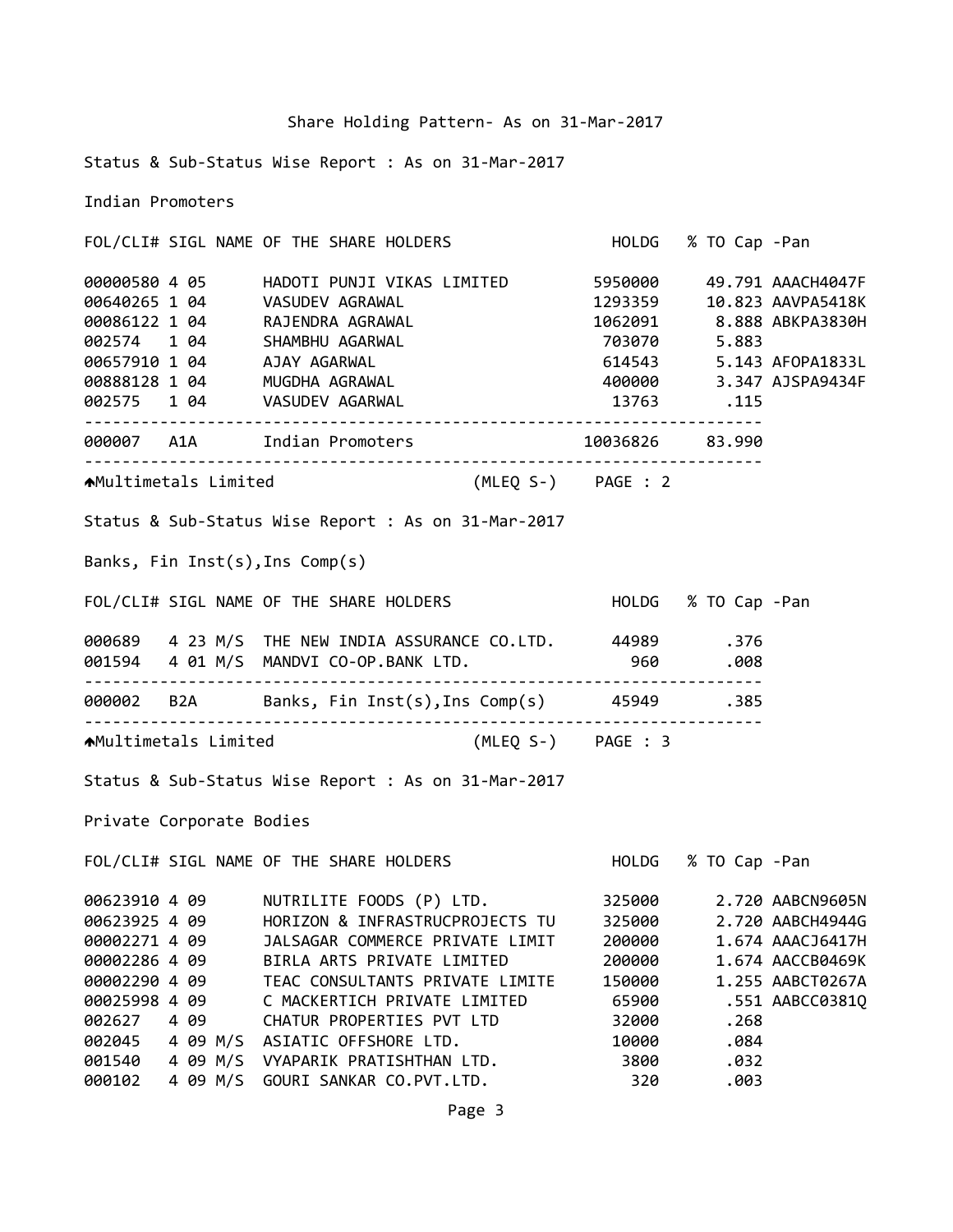|           |                  | Share Holding Pattern- As on 31-Mar-2017                                                                                               |               |        |                                  |  |
|-----------|------------------|----------------------------------------------------------------------------------------------------------------------------------------|---------------|--------|----------------------------------|--|
|           |                  |                                                                                                                                        |               |        |                                  |  |
|           |                  |                                                                                                                                        |               |        |                                  |  |
|           |                  |                                                                                                                                        |               |        |                                  |  |
|           |                  |                                                                                                                                        |               |        |                                  |  |
|           |                  | 001040  4  09  M/S  MAX  INVESTMENTS  (P) LTD.  100  100  100  .001<br>001782  4  09  M/S  ABU  INVESTMENTS & FINANCE  PVT.  100  .001 |               |        |                                  |  |
|           |                  |                                                                                                                                        |               |        |                                  |  |
|           |                  |                                                                                                                                        |               |        |                                  |  |
|           |                  | 000017 C1A Private Corporate Bodies 1313242 10.989                                                                                     |               |        |                                  |  |
|           |                  | AMultimetals Limited (MLEQ S-) PAGE : 4                                                                                                |               |        |                                  |  |
|           |                  | Status & Sub-Status Wise Report : As on 31-Mar-2017                                                                                    |               |        |                                  |  |
| Nri / OCB |                  |                                                                                                                                        |               |        |                                  |  |
|           |                  | FOL/CLI# SIGL NAME OF THE SHARE HOLDERS                                                                                                |               |        | HOLDG % TO Cap -Pan              |  |
|           |                  |                                                                                                                                        |               |        |                                  |  |
|           |                  | 000258 2 01 MR. PERCY LOUIS ACHARD 8000 8000 .067<br>000133 2 01 DR. BANGSHI BILAS MUKHERJI 400 .003                                   |               |        |                                  |  |
|           |                  | 000461 2 01 MR. M.VISHWANATHAN                                                                                                         | $160$ . $001$ |        |                                  |  |
|           |                  | 001024 2 01 MR. JITENDRA KRISHNARAO DIGHE 160 .001                                                                                     |               |        |                                  |  |
|           |                  |                                                                                                                                        |               |        | 100.001                          |  |
|           |                  | 001649   2 01 MISS SARITA VASUDEVA<br>000601   2 01 MR.  BRIJ MOHAN MAGO                                                               |               |        |                                  |  |
|           |                  |                                                                                                                                        |               |        |                                  |  |
|           |                  |                                                                                                                                        |               |        |                                  |  |
|           |                  | AMultimetals Limited (MLEQ S-) PAGE : 5                                                                                                |               |        |                                  |  |
|           |                  | Status & Sub-Status Wise Report : As on 31-Mar-2017                                                                                    |               |        |                                  |  |
|           |                  | List of Holders holding 01.000% & above                                                                                                |               |        |                                  |  |
|           |                  | FOL/CLI# NAME OF THE SHARE HOLDER                                                                                                      |               |        | HOLDG % Cap Category             |  |
| 00640265  | VASUDEV AGRAWAL  |                                                                                                                                        | 1293359       |        | 10.823 Indian Promoter           |  |
| 00086122  | RAJENDRA AGRAWAL |                                                                                                                                        |               |        | 1062091 8.888 Indian Promoter    |  |
| 002574    | SHAMBHU AGARWAL  |                                                                                                                                        |               |        | 703070   5.883   Indian Promoter |  |
| 00657910  | AJAY AGARWAL     |                                                                                                                                        |               |        | 614543 5.143 Indian Promoter     |  |
| 00888128  | MUGDHA AGRAWAL   |                                                                                                                                        | 400000        |        | 3.347 Indian Promoter            |  |
| 00000580  |                  | HADOTI PUNJI VIKAS LIMITED                                                                                                             | 5950000       |        | 49.791 Indian Promoter           |  |
| 00623910  |                  | NUTRILITE FOODS (P) LTD.                                                                                                               | 325000        |        | 2.720 Pvt Corpt Bodies           |  |
| 00623925  |                  | HORIZON & INFRASTRUCPROJECTS TU                                                                                                        | 325000        |        | 2.720 Pvt Corpt Bodies           |  |
| 00002271  |                  | JALSAGAR COMMERCE PRIVATE LIMIT                                                                                                        | 200000        |        | 1.674 Pvt Corpt Bodies           |  |
| 00002286  |                  | BIRLA ARTS PRIVATE LIMITED                                                                                                             | 200000        |        | 1.674 Pvt Corpt Bodies           |  |
|           |                  | 00002290 TEAC CONSULTANTS PRIVATE LIMITE                                                                                               | 150000        |        | 1.255 Pvt Corpt Bodies           |  |
| 000011    |                  | $[01.000%]$ & above holders                                                                                                            | 11223063      | 93.918 |                                  |  |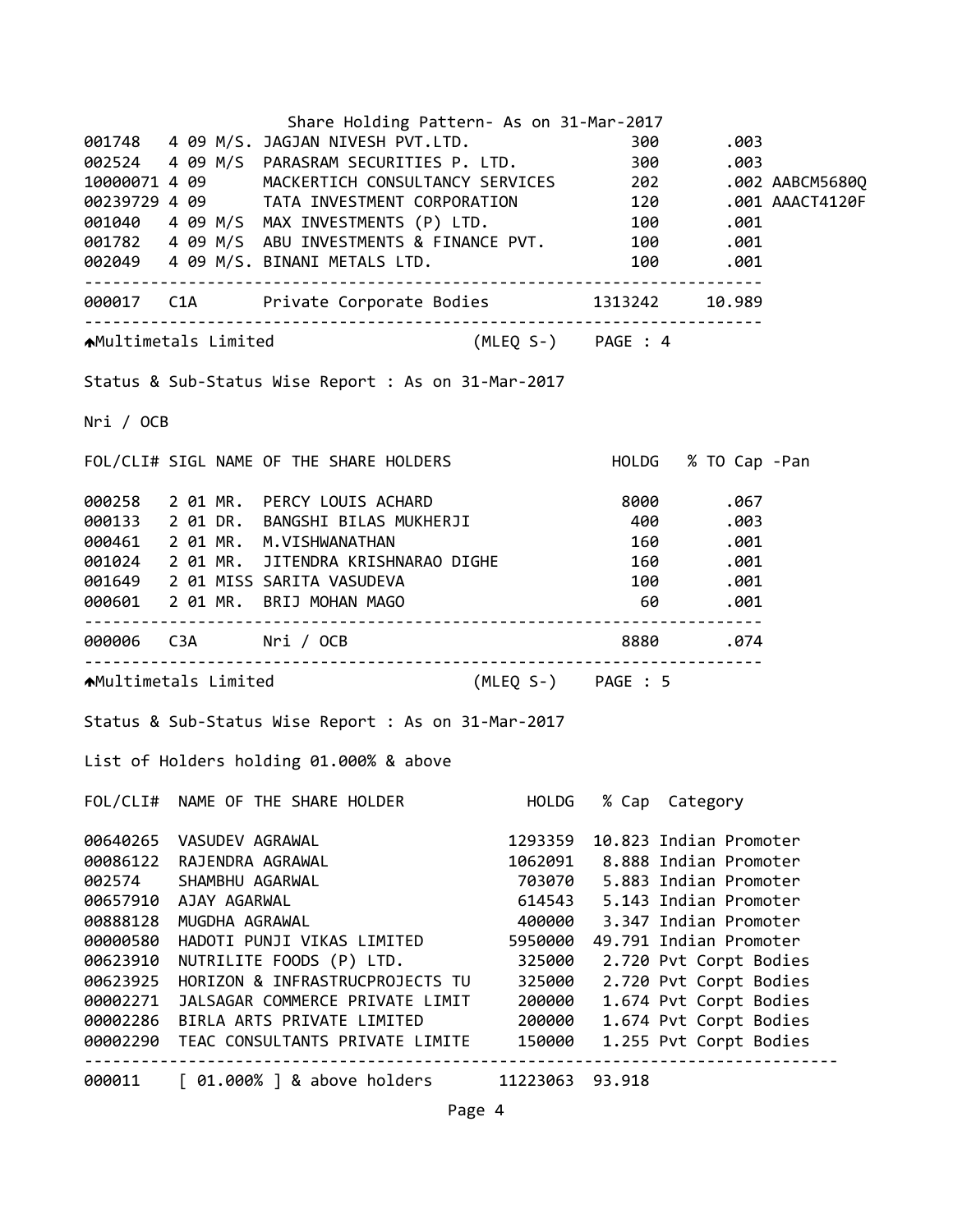Share Holding Pattern‐ As on 31‐Mar‐2017

| AMultimetals Limited (MLEQ S-) PAGE : 6                                       |                                                                           |              |            |                          |  |  |  |  |  |
|-------------------------------------------------------------------------------|---------------------------------------------------------------------------|--------------|------------|--------------------------|--|--|--|--|--|
| Status & Sub-Status Wise Report : As on 31-Mar-2017                           |                                                                           |              |            |                          |  |  |  |  |  |
| List of Top (100) Holders (General)                                           |                                                                           |              |            |                          |  |  |  |  |  |
| FOL/CLI# SIGL NAME OF THE SHARE HOLDERS HOLD HOLDG % TO Cap -Pan              |                                                                           |              |            |                          |  |  |  |  |  |
|                                                                               |                                                                           |              |            | 49.791 AAACH4047F        |  |  |  |  |  |
|                                                                               |                                                                           |              |            | 10.823 AAVPA5418K        |  |  |  |  |  |
|                                                                               |                                                                           |              |            | 1062091 8.888 ABKPA3830H |  |  |  |  |  |
|                                                                               |                                                                           |              | 5.883      |                          |  |  |  |  |  |
|                                                                               |                                                                           |              |            | 5.143 AFOPA1833L         |  |  |  |  |  |
|                                                                               |                                                                           |              |            | 3.347 AJSPA9434F         |  |  |  |  |  |
| 00623910 4 09                                                                 | NUTRILITE FOODS (P) LTD. 325000<br>HORIZON & INFRASTRUCPROJECTS TU 325000 |              |            | 2.720 AABCN9605N         |  |  |  |  |  |
| 00623925 4 09                                                                 |                                                                           |              |            | 2.720 AABCH4944G         |  |  |  |  |  |
| 00002271 4 09                                                                 | JALSAGAR COMMERCE PRIVATE LIMIT                                           | 200000       |            | 1.674 AAACJ6417H         |  |  |  |  |  |
| 00002286 4 09                                                                 | BIRLA ARTS PRIVATE LIMITED                                                | 200000       |            | 1.674 AACCB0469K         |  |  |  |  |  |
| 00002290 4 09 TEAC CONSULTANTS PRIVATE LIMITE                                 |                                                                           | 150000       |            | 1.255 AABCT0267A         |  |  |  |  |  |
| VINOD PRAKASH SHARMA<br>002579<br>$\overline{1}$                              |                                                                           | 88200 .738   |            |                          |  |  |  |  |  |
| 00025998 4 09 C MACKERTICH PRIVATE LIMITED 65900 .551 AABCC0381Q              |                                                                           |              |            |                          |  |  |  |  |  |
| 000689  4 23 M/S THE NEW INDIA ASSURANCE CO.LTD. 44989  .376                  |                                                                           |              |            |                          |  |  |  |  |  |
| 00000442 1 00 AMPI CHATTER                                                    |                                                                           | 40393        |            | .338 ABEPC8689E          |  |  |  |  |  |
| 002569<br>1 ALOK PARASHAR                                                     |                                                                           | 40000        | .335       |                          |  |  |  |  |  |
| 002627 4 09 CHATUR PROPERTIES PVT LTD                                         |                                                                           | 32000        | .268       |                          |  |  |  |  |  |
| 001994 1 00 MRS. PRAMILA NARAYAN RAUT                                         |                                                                           |              | 24000 .201 |                          |  |  |  |  |  |
| 1 00 MRS. GHATALIA DINA PRAVIN<br>001996                                      |                                                                           |              | 20000 .167 |                          |  |  |  |  |  |
| 1 00 MR.<br>001995                                                            |                                                                           |              | 16000 .134 |                          |  |  |  |  |  |
| 1 04<br>002575<br>VASUDEV AGARWAL                                             | NARAYAN RAMCHANDRA RAUT<br>VASUDEV AGARWAI                                |              | 13763 .115 |                          |  |  |  |  |  |
| 10371129 1 00                                                                 | MADHUBALA P TRIVEDI                                                       |              |            | 10063 .084 AAWPT1982G    |  |  |  |  |  |
| 002045                                                                        | 4 09 M/S ASIATIC OFFSHORE LTD.                                            | 10000        | .084       |                          |  |  |  |  |  |
| 000258<br>2 01 MR. PERCY LOUIS ACHARD                                         |                                                                           |              | 8000.067   |                          |  |  |  |  |  |
| 002577<br>$\mathbf{1}$<br><b>B S KOTHARI</b>                                  |                                                                           |              | 7876 .066  |                          |  |  |  |  |  |
| 00000438 1 00 NALINI CHATTER                                                  |                                                                           | 5750         |            | .048 ABEPC8690D          |  |  |  |  |  |
| 001585<br>1 00 MR.                                                            | PREMRATAN DEVKISHAN DAGA                                                  | 5000         | .042       |                          |  |  |  |  |  |
| 002560<br>$\mathbf{1}$                                                        | CUSTODIAN A/C N K AGGARWALA                                               | 4600         | .038       |                          |  |  |  |  |  |
| 001848<br>RAVI WARRIER<br>1 00 MR.                                            |                                                                           | 4000         | .033       |                          |  |  |  |  |  |
| 001905<br>1 00 MR.<br>SUBHAS B.AGRAWAL                                        |                                                                           | 4000         | .033       |                          |  |  |  |  |  |
| 4 09 M/S<br>001540                                                            | VYAPARIK PRATISHTHAN LTD.                                                 | 3800         | .032       |                          |  |  |  |  |  |
| 001820<br>1 00 MR.<br>ASHOK P. SHAH                                           |                                                                           | 3500         | .029       |                          |  |  |  |  |  |
| 001827<br>1 00 MR.<br>NIRANJAN P. SHAH                                        |                                                                           |              | .029       |                          |  |  |  |  |  |
| 11496820 1 00                                                                 | ANKIT JAYANTIBHAI PATEL                                                   | 3500<br>3448 |            | .029 ASHPP6021F          |  |  |  |  |  |
|                                                                               |                                                                           |              |            |                          |  |  |  |  |  |
| 10000054 1 00<br>AJAY KUMAR KAYAN<br>1 00 MRS. SHANTA DEVI G KHICHA<br>001891 |                                                                           | 3346         |            | .028 AGGPK0892G          |  |  |  |  |  |
|                                                                               |                                                                           | 3000         | .025       |                          |  |  |  |  |  |
| 001892<br>1 00 MR.<br>DEEPAK G KHICHA                                         |                                                                           | 3000         | .025       |                          |  |  |  |  |  |
| 1 00<br>RAJESH GAUTAM<br>002594                                               |                                                                           | 3000         | .025       |                          |  |  |  |  |  |
| 001071<br>1 00 MRS. SARLA DAGA                                                |                                                                           | 2900         | .024       |                          |  |  |  |  |  |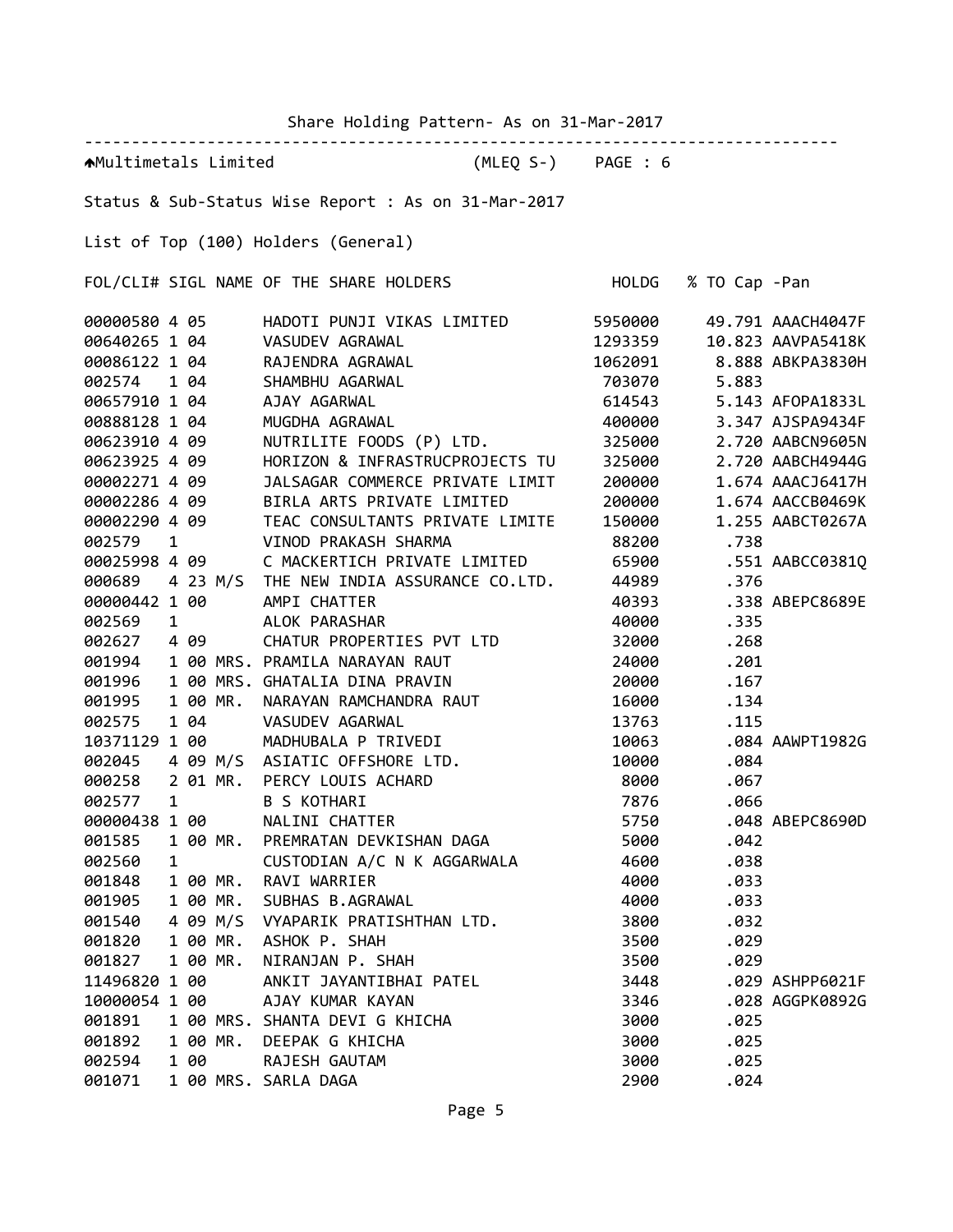|               |   |          | Share Holding Pattern- As on 31-Mar-2017                                                                                                                                                                                               |                   |                     |                 |
|---------------|---|----------|----------------------------------------------------------------------------------------------------------------------------------------------------------------------------------------------------------------------------------------|-------------------|---------------------|-----------------|
| 002007        |   |          | 1 00 MR. SURESH KUMAR BAGRI                                                                                                                                                                                                            | 2760              | .023                |                 |
| 002595        |   |          |                                                                                                                                                                                                                                        | 2748              | .023                |                 |
| 001211        |   |          |                                                                                                                                                                                                                                        | 2600              | .022                |                 |
| 001494        |   |          |                                                                                                                                                                                                                                        | 2562              | .021                |                 |
| 001948        |   |          |                                                                                                                                                                                                                                        | 2500              | .021                |                 |
| 001801        |   |          |                                                                                                                                                                                                                                        | 2380              | .020                |                 |
| 001759        |   |          |                                                                                                                                                                                                                                        | 2313              | .019                |                 |
| 00130447 1 00 |   |          | 1 00 MR. MURARI LAL JALAN<br>1 00 MR. MURARI LAL JALAN<br>1 00 MRS. KRISHNA CHATTER<br>1 00 MRS. PREM KUMARI DIWAKAR<br>1 00 MR. OM SARUP AGGARWAL<br>1 00 MRS. PREMA GUPTA<br>1 00 RAJNI KANTILAL SANGHVI                             | 2160              |                     | .018 AUCPS9895H |
|               |   |          |                                                                                                                                                                                                                                        |                   |                     |                 |
|               |   |          |                                                                                                                                                                                                                                        |                   |                     |                 |
|               |   |          |                                                                                                                                                                                                                                        |                   |                     |                 |
|               |   |          |                                                                                                                                                                                                                                        |                   |                     |                 |
|               |   |          |                                                                                                                                                                                                                                        |                   |                     |                 |
|               |   |          | 000655 1 00 MR. M.SIMHACHALAM<br>0015055 1 00 MR. M.SIMHACHALAM<br>001606 1 00 MRS. BANSARI SURYAKANT BAXI 1800 .015<br>002064 1 00 MR. BAKULA SANGHVI 1750 .015<br>001528 1 00 MR. RAVI MOHAN DAGA (MINOR) 1740 .015<br>00059592 1 00 |                   |                     |                 |
|               |   |          |                                                                                                                                                                                                                                        |                   |                     |                 |
|               |   |          | Status & Sub-Status Wise Report : As on 31-Mar-2017                                                                                                                                                                                    |                   |                     |                 |
|               |   |          |                                                                                                                                                                                                                                        |                   |                     |                 |
|               |   |          | List of Top (100) Holders (General)                                                                                                                                                                                                    |                   |                     |                 |
|               |   |          |                                                                                                                                                                                                                                        |                   |                     |                 |
|               |   |          | FOL/CLI# SIGL NAME OF THE SHARE HOLDERS                                                                                                                                                                                                |                   | HOLDG % TO Cap -Pan |                 |
|               |   |          | 1700<br>07701921 1 00 BIJAL SURESH DALAL                                                                                                                                                                                               |                   |                     | .014 AAAPD6105B |
|               |   |          |                                                                                                                                                                                                                                        | 1687 — 1687 — 168 | .014                |                 |
|               |   |          |                                                                                                                                                                                                                                        | 1600              | .013                |                 |
|               |   |          |                                                                                                                                                                                                                                        | 1600              | .013                |                 |
|               |   |          |                                                                                                                                                                                                                                        | 1600              | .013                |                 |
|               |   |          |                                                                                                                                                                                                                                        | 1600              | .013                |                 |
|               |   |          | 07701921 1 00<br>001659 1 00 MRS. RUKMINI SANWARMAL KHAITAN<br>000029 1 00 MR. NABAYUG ACHARYA<br>000976 1 00 MR. SHIV ANAND<br>001992 1 00 MRS. KAMLA GANDHI<br>002634 1 PREMBIR SINGH GREWAL<br>001899 1 00 MR. SHYAM TODI           | 1500              | .013                |                 |
| 002512        |   |          |                                                                                                                                                                                                                                        | 1500              | .013                |                 |
| 002641        |   |          |                                                                                                                                                                                                                                        | 1440              |                     | .012 AMHPS2123D |
| 001711        |   |          |                                                                                                                                                                                                                                        | 1400              | .012                |                 |
| 002074        |   |          | 1 00 MR. HITESH KANTILAL PATEL<br>1 MANISH SHAH<br>1 00 MR. U.P. BHAT<br>1 00 MR ASHITH SHANKER RAO<br>1 00 MR. GANESH DAS BHATTER<br>1 00 MR. GANESH DAS BHATTER                                                                      | 1400              | .012                |                 |
| 001045        |   |          |                                                                                                                                                                                                                                        | 1300              | .011                |                 |
| 001962        |   | 1 00 MR. | MANMOHAN SHARMA                                                                                                                                                                                                                        | 1300              | .011                |                 |
| 002629        | 1 |          | ROHINTON B PANDAY                                                                                                                                                                                                                      | 1280              | .011                |                 |
| 000231        |   | 1 00 MR. | VED PRAKASH VIJH                                                                                                                                                                                                                       | 1250              | .010                |                 |
| 001652        |   | 1 00 MR. | SITA RAM LAMBORIA                                                                                                                                                                                                                      | 1237              | .010                |                 |
| 001658        |   | 1 00 MR. | SANWARMAL PRABHUDAYAL KHAITAN                                                                                                                                                                                                          | 1237              | .010                |                 |
| 001082        |   |          | 1 00 MRS. KAMLA MAHESHWARY                                                                                                                                                                                                             | 1200              | .010                |                 |
| 001910        |   | 1 00 MR. | YATIN V. UDESHI                                                                                                                                                                                                                        | 1200              | .010                |                 |
| 001911        |   | 1 00 MR. | VIKRAM UDESHI                                                                                                                                                                                                                          | 1200              | .010                |                 |
| 001912        |   |          | 1 00 MRS. PUSHPA V. UDESHI                                                                                                                                                                                                             | 1200              | .010                |                 |
| 001913        |   |          | 1 00 MRS. DHARMISTHA U. UDESHI                                                                                                                                                                                                         | 1200              | .010                |                 |
| 002087        |   | 1 00 MR. | SURENDRA CHANDALIA                                                                                                                                                                                                                     | 1200              | .010                |                 |
| 001148        |   | 1 00 MR. | PREM RATAN DAGA                                                                                                                                                                                                                        | 1160              | .010                |                 |
| 001149        |   |          | 1 00 MISS SANDHYA DAGA (MINOR)                                                                                                                                                                                                         | 1160              | .010                |                 |
| 001741        |   | 1 00 MR. | PURUSHOTTAM MALL                                                                                                                                                                                                                       | 1115              | .009                |                 |
| 001922        |   | 1 00 MR. | RAVI MOHAN                                                                                                                                                                                                                             | 1112              | .009                |                 |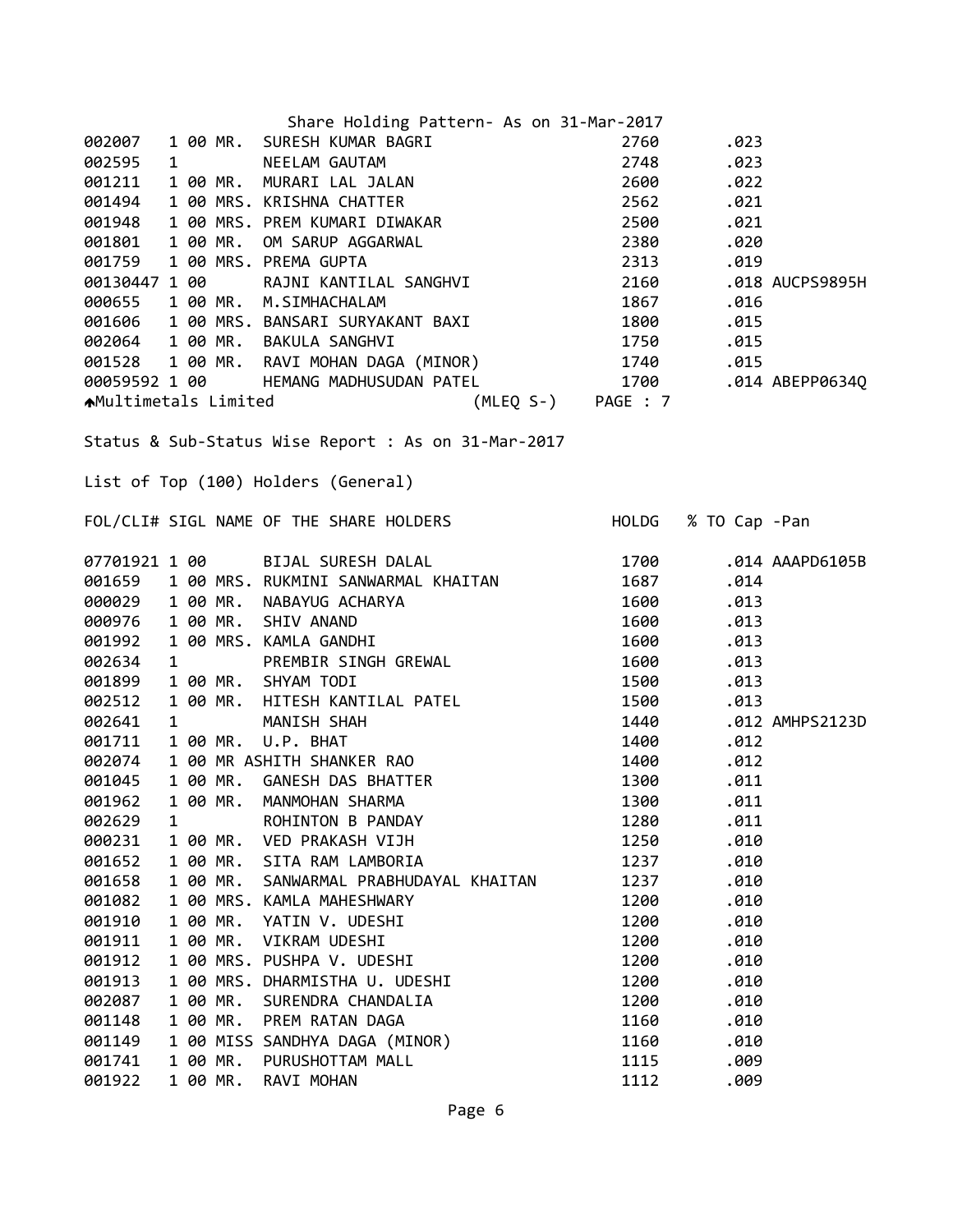|                  |   |  |                      | Share Holding Pattern- As on 31-Mar-2017                                                                                                                                                                                               |              |              |                 |  |  |  |
|------------------|---|--|----------------------|----------------------------------------------------------------------------------------------------------------------------------------------------------------------------------------------------------------------------------------|--------------|--------------|-----------------|--|--|--|
|                  |   |  |                      | 002614 1 MURTUZA HUSSAINI BHARMAL                                                                                                                                                                                                      |              | 1100.009     |                 |  |  |  |
| 001772           |   |  |                      | 1 00 MR. MAHESH CHANDER SHRIVASTAVA 1080 .009                                                                                                                                                                                          |              |              |                 |  |  |  |
|                  |   |  |                      |                                                                                                                                                                                                                                        |              |              |                 |  |  |  |
|                  |   |  |                      |                                                                                                                                                                                                                                        |              |              |                 |  |  |  |
|                  |   |  |                      |                                                                                                                                                                                                                                        |              |              |                 |  |  |  |
|                  |   |  |                      |                                                                                                                                                                                                                                        |              |              |                 |  |  |  |
|                  |   |  |                      |                                                                                                                                                                                                                                        |              |              |                 |  |  |  |
|                  |   |  |                      |                                                                                                                                                                                                                                        |              |              |                 |  |  |  |
|                  |   |  |                      |                                                                                                                                                                                                                                        |              |              |                 |  |  |  |
|                  |   |  |                      |                                                                                                                                                                                                                                        |              |              |                 |  |  |  |
|                  |   |  |                      |                                                                                                                                                                                                                                        |              |              |                 |  |  |  |
|                  |   |  |                      |                                                                                                                                                                                                                                        |              |              |                 |  |  |  |
|                  |   |  |                      |                                                                                                                                                                                                                                        |              |              |                 |  |  |  |
|                  |   |  |                      | 691/2/2 1 θ/ MK, MAHLSH CHANDER SHKIVASIAVA<br>691933 1 θ/ MR, RAKUL SANGHVI<br>691935 1 θ/ MR, CHANDR MOHAN<br>691935 1 θ/ MR, CHANDR MOHAN<br>692432 1 θ/ MR, CHANDR MOHAN<br>69247 1 θ/ MR, NUPUDY JAGANNADHARAO<br>691383 1 θ/ MR, |              |              |                 |  |  |  |
|                  |   |  |                      |                                                                                                                                                                                                                                        |              |              |                 |  |  |  |
|                  |   |  |                      |                                                                                                                                                                                                                                        |              |              |                 |  |  |  |
|                  |   |  |                      |                                                                                                                                                                                                                                        |              |              |                 |  |  |  |
|                  |   |  |                      |                                                                                                                                                                                                                                        |              |              |                 |  |  |  |
|                  |   |  |                      |                                                                                                                                                                                                                                        |              |              |                 |  |  |  |
|                  |   |  |                      |                                                                                                                                                                                                                                        |              |              |                 |  |  |  |
|                  |   |  |                      | 22954056 1 00 VENKATESH HANUMANTA SANGEPU 100 .008 BKBPS8849B<br>002626 1 PREMA GUPTA 981 .008 BKBPS8849B<br>00000015 1 00 ANUJ SHANTILAL BADJATE 978 .008 ABOPB5644E<br>000886 1 00 MR. YOGINDER NATH SHARMA 960 .008<br>------------ |              |              |                 |  |  |  |
|                  |   |  |                      |                                                                                                                                                                                                                                        |              |              |                 |  |  |  |
|                  |   |  |                      |                                                                                                                                                                                                                                        |              |              |                 |  |  |  |
|                  |   |  |                      |                                                                                                                                                                                                                                        |              |              |                 |  |  |  |
|                  |   |  |                      |                                                                                                                                                                                                                                        |              |              |                 |  |  |  |
|                  |   |  |                      | AMultimetals Limited (MLEQ S-) PAGE : 8                                                                                                                                                                                                |              |              |                 |  |  |  |
|                  |   |  |                      |                                                                                                                                                                                                                                        |              |              |                 |  |  |  |
|                  |   |  |                      | Status & Sub-Status Wise Report : As on 31-Mar-2017                                                                                                                                                                                    |              |              |                 |  |  |  |
|                  |   |  |                      | List of Top (50) Holders (Individual)                                                                                                                                                                                                  |              |              |                 |  |  |  |
|                  |   |  |                      |                                                                                                                                                                                                                                        |              |              |                 |  |  |  |
|                  |   |  |                      | FOL/CLI# SIGL NAME OF THE SHARE HOLDERS FOLLOG % TO Cap -Pan                                                                                                                                                                           |              |              |                 |  |  |  |
|                  |   |  |                      |                                                                                                                                                                                                                                        |              |              |                 |  |  |  |
|                  |   |  |                      | 002579 1 VINOD PRAKASH SHARMA<br>aaaaaaaa aa ampt chatter                                                                                                                                                                              |              | 88200 .738   |                 |  |  |  |
|                  |   |  |                      | 00000442 1 00 AMPI CHATTER                                                                                                                                                                                                             | 40393        |              | .338 ABEPC8689E |  |  |  |
| 002569           | 1 |  |                      | ALOK PARASHAR                                                                                                                                                                                                                          | 40000        | .335         |                 |  |  |  |
| 001994           |   |  |                      | 1 00 MRS. PRAMILA NARAYAN RAUT                                                                                                                                                                                                         | 24000        | .201         |                 |  |  |  |
| 001996           |   |  |                      | 1 00 MRS. GHATALIA DINA PRAVIN                                                                                                                                                                                                         | 20000        | .167         |                 |  |  |  |
| 001995           |   |  | 1 00 MR.             | NARAYAN RAMCHANDRA RAUT                                                                                                                                                                                                                | 16000        | .134         |                 |  |  |  |
| 10371129 1 00    |   |  |                      | MADHUBALA P TRIVEDI                                                                                                                                                                                                                    | 10063        |              | .084 AAWPT1982G |  |  |  |
| 002577           | 1 |  |                      | <b>B S KOTHARI</b>                                                                                                                                                                                                                     | 7876         | .066         |                 |  |  |  |
| 00000438 1 00    |   |  |                      | NALINI CHATTER                                                                                                                                                                                                                         | 5750         |              | .048 ABEPC8690D |  |  |  |
| 001585           |   |  | 1 00 MR.             | PREMRATAN DEVKISHAN DAGA                                                                                                                                                                                                               | 5000         | .042         |                 |  |  |  |
| 002560           | 1 |  |                      | CUSTODIAN A/C N K AGGARWALA                                                                                                                                                                                                            | 4600         | .038         |                 |  |  |  |
| 001848           |   |  | 1 00 MR.             | RAVI WARRIER                                                                                                                                                                                                                           | 4000         | .033         |                 |  |  |  |
| 001905           |   |  | 1 00 MR.             | SUBHAS B.AGRAWAL                                                                                                                                                                                                                       | 4000         | .033         |                 |  |  |  |
| 001820<br>001827 |   |  | 1 00 MR.<br>1 00 MR. | ASHOK P. SHAH<br>NIRANJAN P. SHAH                                                                                                                                                                                                      | 3500<br>3500 | .029<br>.029 |                 |  |  |  |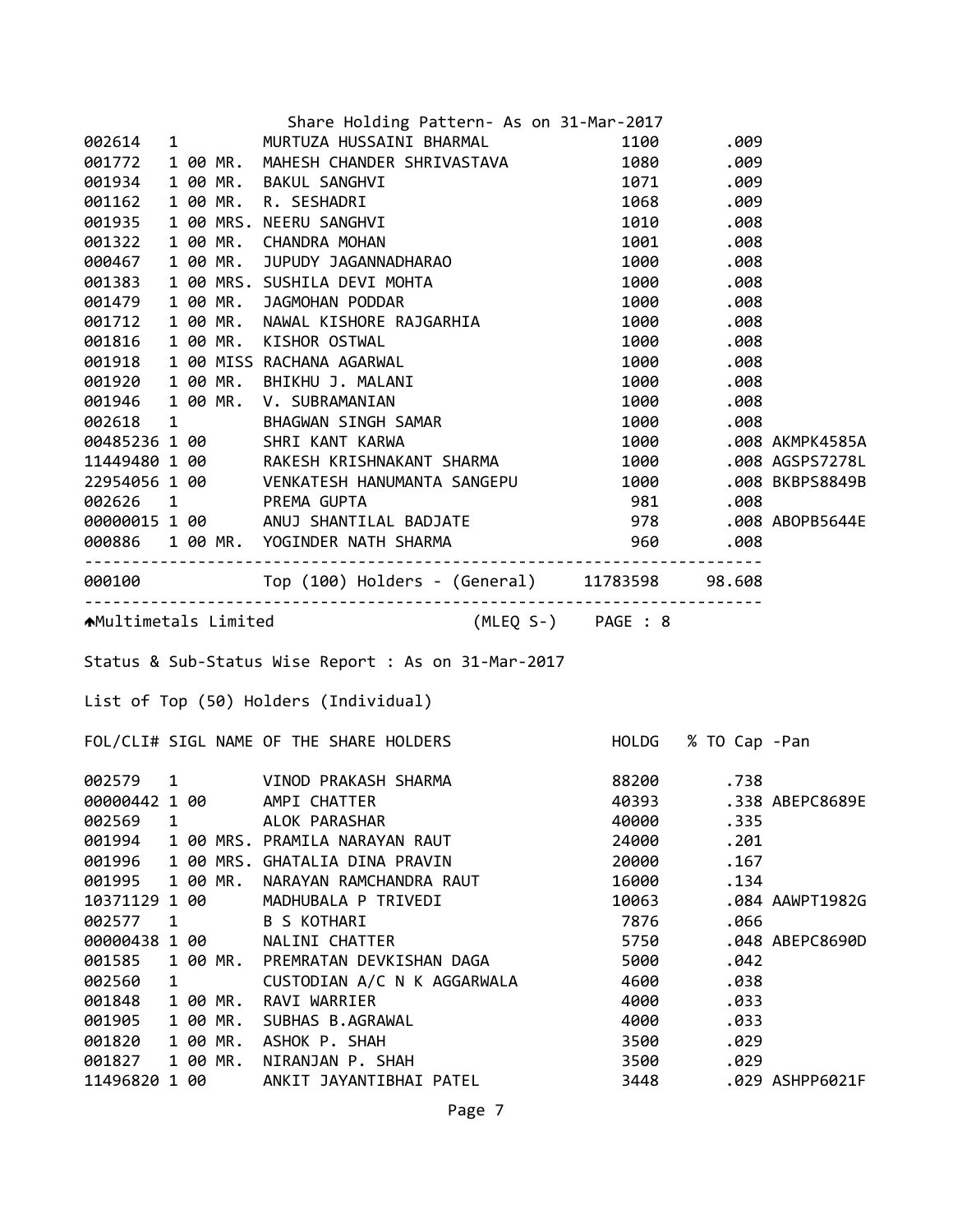|                              |  |         | Share Holding Pattern- As on 31-Mar-2017                                                                                                                                                                                                        |            |      |                 |
|------------------------------|--|---------|-------------------------------------------------------------------------------------------------------------------------------------------------------------------------------------------------------------------------------------------------|------------|------|-----------------|
|                              |  |         |                                                                                                                                                                                                                                                 |            |      | .028 AGGPK0892G |
|                              |  |         |                                                                                                                                                                                                                                                 |            | .025 |                 |
|                              |  |         |                                                                                                                                                                                                                                                 |            | .025 |                 |
|                              |  |         |                                                                                                                                                                                                                                                 |            |      |                 |
|                              |  |         |                                                                                                                                                                                                                                                 |            | .024 |                 |
|                              |  |         |                                                                                                                                                                                                                                                 |            | .023 |                 |
|                              |  |         |                                                                                                                                                                                                                                                 |            | .023 |                 |
|                              |  |         |                                                                                                                                                                                                                                                 |            | .022 |                 |
|                              |  |         |                                                                                                                                                                                                                                                 |            | .021 |                 |
|                              |  |         |                                                                                                                                                                                                                                                 |            | .021 |                 |
|                              |  |         | Share Holding Pattern- As on 31-Mar-2017<br>001891 100 AJN KUMAR KAYAN<br>001891 100 MRS. SHANTA DEVIG KATICHA<br>001892 100 MR. DEEPAK G KHICHA 3000<br>002594 100 RAJESH GAUTAM 3000<br>002594 100 RAJESH GAUTAM 3000<br>002617 100 MRS.      |            | .020 |                 |
|                              |  |         |                                                                                                                                                                                                                                                 |            | .019 |                 |
|                              |  |         |                                                                                                                                                                                                                                                 |            |      | .018 AUCPS9895H |
|                              |  |         |                                                                                                                                                                                                                                                 |            | .016 |                 |
|                              |  |         |                                                                                                                                                                                                                                                 |            |      |                 |
|                              |  |         |                                                                                                                                                                                                                                                 |            | .015 |                 |
|                              |  |         |                                                                                                                                                                                                                                                 |            | .015 |                 |
|                              |  |         |                                                                                                                                                                                                                                                 |            | .015 |                 |
| 00059592 1 00                |  |         | HEMANG MADHUSUDAN PATEL 1700                                                                                                                                                                                                                    |            |      | .014 ABEPP0634Q |
|                              |  |         |                                                                                                                                                                                                                                                 |            |      | .014 AAAPD6105B |
|                              |  |         |                                                                                                                                                                                                                                                 |            | .014 |                 |
|                              |  |         |                                                                                                                                                                                                                                                 | 1600       | .013 |                 |
|                              |  |         |                                                                                                                                                                                                                                                 | 1600       | .013 |                 |
|                              |  |         |                                                                                                                                                                                                                                                 | 1600       | .013 |                 |
|                              |  |         |                                                                                                                                                                                                                                                 | 1600       | .013 |                 |
|                              |  |         | 000029 1 00 MR. NABAYUG ACHARYA<br>000976 1 00 MR. SHIV ANAND<br>001992 1 00 MRS. KAMLA GANDHI<br>002634 1 PREMBIR SINGH GREWAL<br>001899 1 00 MR. SHYAM TODI<br>002512 1 00 MR. HITESH KANTILAL PATEL<br>002512 1 00 MR. HITESH KANTILAL PATEL | 1500       | .013 |                 |
|                              |  |         |                                                                                                                                                                                                                                                 | 1500       | .013 |                 |
| 002641                       |  |         |                                                                                                                                                                                                                                                 | 1440       |      | .012 AMHPS2123D |
| 001711                       |  |         |                                                                                                                                                                                                                                                 | 1400       | .012 |                 |
| 002074                       |  |         |                                                                                                                                                                                                                                                 | 1400       | .012 |                 |
| 001045                       |  |         |                                                                                                                                                                                                                                                 | 1300       | .011 |                 |
| 001962                       |  |         |                                                                                                                                                                                                                                                 | 1300       | .011 |                 |
| 002629                       |  |         |                                                                                                                                                                                                                                                 | 1280       | .011 |                 |
| 000231                       |  |         |                                                                                                                                                                                                                                                 | 1250       | .010 |                 |
| 001652                       |  |         | 1 00 MR. HITESH KANTILAL PATEL<br>1 00 MR. U.P. BHAT<br>1 00 MR ASHITH SHANKER RAO<br>1 00 MR. GANESH DAS BHATTER<br>1 00 MR. MANMOHAN SHARMA<br>1 00 MR. WED PRAKASH VIJH<br>1 00 MR. VED PRAKASH VIJH<br>1 00 MR. SITA RAM LAMBORIA           | 1237       | .010 |                 |
|                              |  |         |                                                                                                                                                                                                                                                 |            |      |                 |
|                              |  |         | 000050 Top (50) Holders - Individuals 347850 2.911                                                                                                                                                                                              |            |      |                 |
| <b>↑</b> Multimetals Limited |  |         | (MLEQ S-) PAGE : 1                                                                                                                                                                                                                              |            |      |                 |
|                              |  |         | -DISTRIBUTION SCHEDULE ON SCRIP VALUE -As On :31-Mar-2017                                                                                                                                                                                       |            |      |                 |
|                              |  |         |                                                                                                                                                                                                                                                 |            |      |                 |
|                              |  |         | SHARE (OR DEBENTURE) -NUM OF (%) OF TO TAL % OF                                                                                                                                                                                                 |            |      |                 |
|                              |  |         | OF NOMINAL VALUE THOLDERS HOLDERS A MOUNT AMT                                                                                                                                                                                                   |            |      |                 |
| <b>UPTO</b>                  |  | TO 5000 | 664 78.58                                                                                                                                                                                                                                       | 1091010.00 | .91  |                 |
|                              |  |         |                                                                                                                                                                                                                                                 |            |      |                 |
| 5001 TO                      |  | 10000   | 11.36<br>96                                                                                                                                                                                                                                     | 722200.00  | .60  |                 |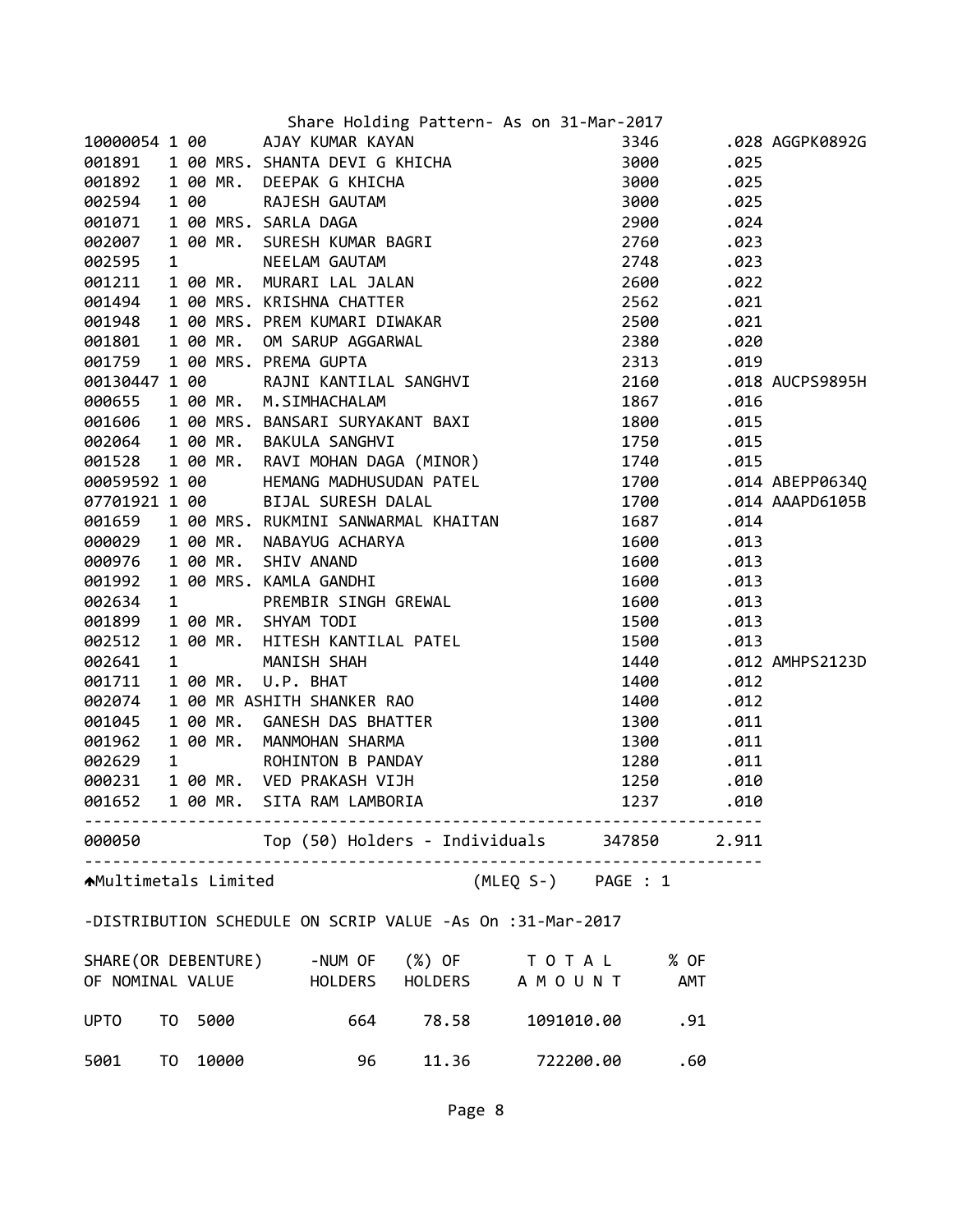|                                          |                |                   |                    | Share Holding Pattern- As on 31-Mar-2017                            |                    |                |          |        |               |                     |  |  |
|------------------------------------------|----------------|-------------------|--------------------|---------------------------------------------------------------------|--------------------|----------------|----------|--------|---------------|---------------------|--|--|
| 10001                                    | T0             | 20000             | 38                 | 4.50                                                                |                    | 515650.00      |          |        | .43           |                     |  |  |
| 20001                                    | T <sub>0</sub> | 30000             | 12                 | 1.42                                                                |                    | 319230.00      |          |        | .27           |                     |  |  |
| 30001                                    | T <sub>0</sub> | 40000             | $\overline{7}$     | .83                                                                 |                    | 255940.00      |          |        | .21           |                     |  |  |
| 40001                                    | T <sub>0</sub> | 50000             | $\overline{2}$     | .24                                                                 |                    | 96000.00       |          |        | .08           |                     |  |  |
| 50001                                    | T <sub>0</sub> | 100000            | 4                  | .47                                                                 |                    | 316260.00      |          |        | .26           |                     |  |  |
| 100001                                   |                | TO ABOVE          | 22                 | 2.60                                                                |                    | 116183710.00   |          | 97.22  |               |                     |  |  |
|                                          |                | * * T O T A L * * | 845                | 100.00                                                              |                    | 119500000.00   |          | 100.00 |               |                     |  |  |
| AMultimetals Limited                     |                |                   |                    |                                                                     | (MLEQ S-)          |                | PAGE : 2 |        |               |                     |  |  |
|                                          |                |                   |                    | -DISTRIBUTION SCHEDULE ON NUMBER OF SHARES/DEBS -As On :31-Mar-2017 |                    |                |          |        |               |                     |  |  |
| SHARE (OR DEBENTURE)                     |                |                   | -NUM OF<br>HOLDERS | (%) OF<br>HOLDERS                                                   | SHARES(OR DEBS)    | TOTAL          |          |        | % OF<br>SH/DB |                     |  |  |
| <b>UPTO</b>                              | T0             | 100               | 323                | 38.22                                                               |                    | 23352          |          |        | .20           |                     |  |  |
| 101                                      | T0             | 200               | 182                | 21.54                                                               |                    | 29896          |          |        | .25           |                     |  |  |
| 201                                      | T0             | 500               | 159                | 18.82                                                               |                    | 55853          |          |        | .47           |                     |  |  |
| 501                                      | T <sub>0</sub> | 1000              | 96                 | 11.36                                                               |                    | 72220          |          |        | .60           |                     |  |  |
| 1001                                     | T <sub>0</sub> | 5000              | 59                 | 6.98                                                                |                    | 118682         |          |        | .99           |                     |  |  |
| 5001                                     | T <sub>0</sub> | 10000             | 4                  | .47                                                                 |                    | 31626          |          |        | .26           |                     |  |  |
| 10001                                    | TO             | 100000            | 11                 | 1.30                                                                |                    | 395308         |          |        | 3.31          |                     |  |  |
| 100001 TO ABOVE                          |                |                   | 11                 | 1.30                                                                |                    | 11223063 93.92 |          |        |               |                     |  |  |
|                                          |                | * * T O T A L * * | 845                | 100.00                                                              |                    | 11950000       |          | 100.00 |               |                     |  |  |
| ★Multimetals Limited                     |                |                   |                    |                                                                     | (MLEQ S-) PAGE : 1 |                |          |        |               |                     |  |  |
| As on : 31-Mar-2017                      |                |                   |                    |                                                                     |                    |                |          |        |               |                     |  |  |
| As per Take-Over Clause                  |                |                   |                    |                                                                     |                    |                |          |        |               |                     |  |  |
| FOL/CLI# SIGL NAME OF THE SHARE HOLDERS  |                |                   |                    |                                                                     |                    |                |          |        |               | HOLDG % TO Cap -Pan |  |  |
| 00000580 4 05 HADOTI PUNJI VIKAS LIMITED |                |                   |                    |                                                                     |                    | 5950000        |          |        |               | 49.791 AAACH4047F   |  |  |
|                                          |                |                   |                    | Page 9                                                              |                    |                |          |        |               |                     |  |  |